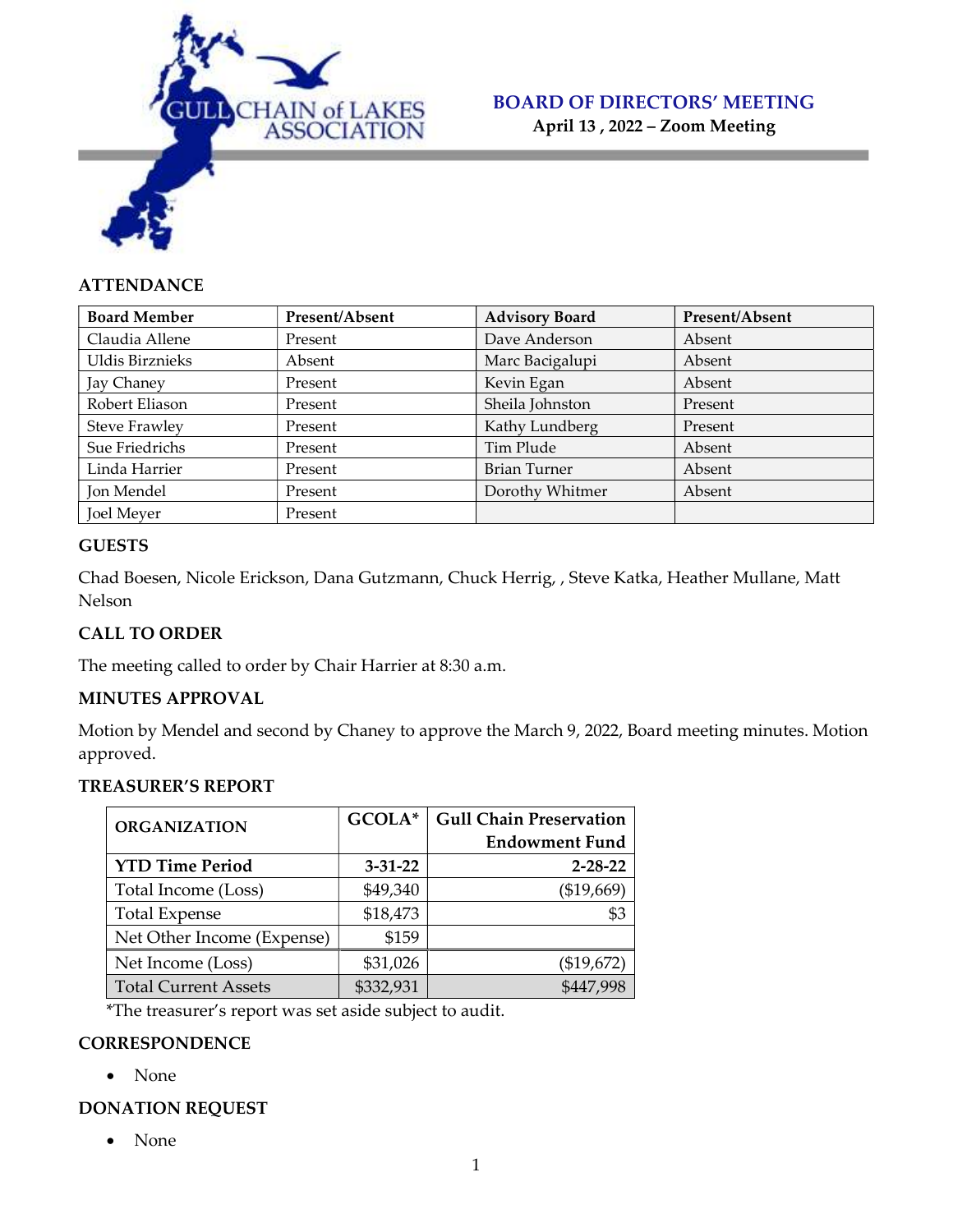

# BOARD OF DIRECTORS' MEETING April 13 , 2022 – Zoom Meeting

#### GOVERNMENT AGENCY UPDATE

- Cass County Gutzmann is working with law enforcement to attend training on AIS laws and is looking for five to six additional attendees at the AIS detector training in Backus. She requested a volunteer to collect spiny water flea samples in September. Larry Friedrichs was volunteered.
- Crow Wing County Erickson asked for a volunteer to attend the April 28 starry stonewort presentation. Sue Friedrichs volunteered. She reported there is not a need to have AIS inspectors at the boat ramps before 9 a.m. since the early anglers are typically highly educated about AIS prevention. She asked that GCOLA promote the program for grants to update septic systems and seal wells.
- DNR No report
- USACE Turner reported the lake is right where it should at the middle of the summer band. Therefore, the dam is fully open to account for the large inflows.

#### BIRZNIEKS UPDATE

See April 13 summary provided by Uldis.

# EVENTS UPDATE

• None

#### TO-DO LIST

| Accountable      | Description                                                | Deadline      | <b>Status</b> |
|------------------|------------------------------------------------------------|---------------|---------------|
| Allene           | Explore different membership fees for business members.    | $1 - 12 - 22$ | In process    |
| Allene           | Research the pros/cons of automated membership renewal     | $5-11-22$     | Open          |
| Allene           | Study a life-time membership option.                       | $5-11-22$     | Open          |
| Anderson         | Add a link to the website on where to purchase lead-free   | $5 - 11 - 22$ | Open          |
|                  | tackle.                                                    |               |               |
| <b>Birznieks</b> | Explore alternative investment options for the AIS         | $1 - 12 - 22$ | In process    |
|                  | contingency fund.                                          |               |               |
| <b>Birznieks</b> | Prepare the GCOLA letter opposing the proposed helipad     | $3-19-22$     | Complete      |
|                  | location in East Gull Lake.                                |               |               |
| <b>Birznieks</b> | Share Adopt-a-Buoy best practice with MLR & MN COLA.       | $4 - 13 - 22$ | Open          |
| <b>Birznieks</b> | Work with Government Relations and Recreation/Safety       | $5-11-22$     | Open          |
|                  | Committees to define the responsibilities for the two      |               |               |
|                  | committees on the enhanced wake issue and the SAFL wake    |               |               |
|                  | study."                                                    |               |               |
| <b>Boesen</b>    | Contact local fishing guides to find someone to attend the | $4 - 20 - 22$ | <b>New</b>    |
|                  | GTLO event at Jack Pine.                                   |               |               |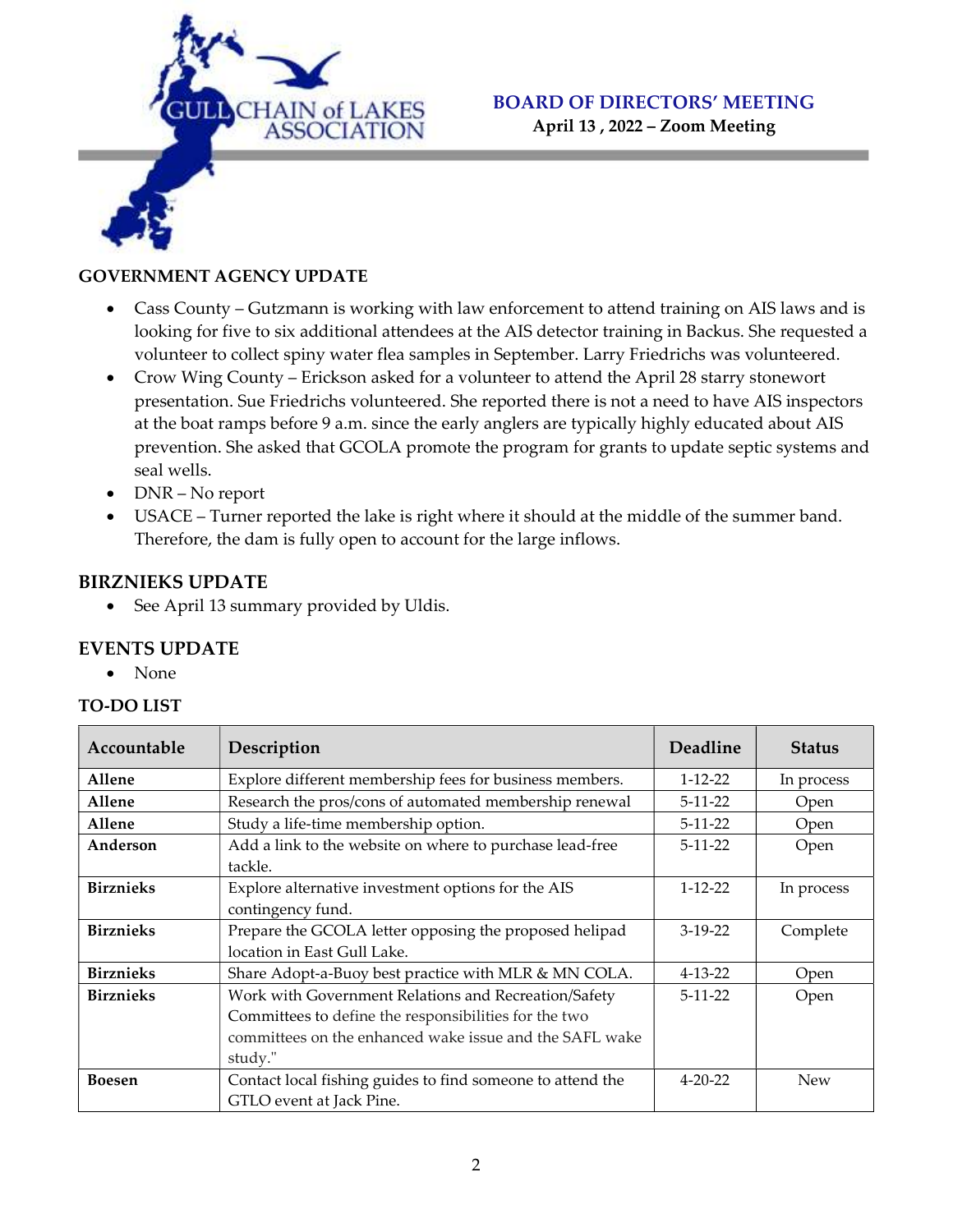

April 13 , 2022 – Zoom Meeting

| All Board      | Bring ideas to the next meeting on how to host the annual    | $5 - 11 - 22$ | <b>New</b> |
|----------------|--------------------------------------------------------------|---------------|------------|
| <b>Members</b> | meeting.                                                     |               |            |
| All Board      | Send suggestions for AIS chair to Harrier.                   | $5 - 11 - 22$ | <b>New</b> |
| <b>Members</b> |                                                              |               |            |
| Chaney         | Contact Eric Sullivan (MN DNR) to attend a future board      | $2 - 9 - 22$  | Closed     |
|                | meeting to discuss law enforcement issues on the lake.       |               |            |
| Frawley        | Contact Birznieks and Whitmer to determine committee         | $5 - 11 - 22$ | <b>New</b> |
|                | member recruiting needs.                                     |               |            |
| Frawley        | Summarize committee recruiting ideas and send to Board       | $4 - 20 - 22$ | <b>New</b> |
|                | members to prioritize for his recommendation at the next     |               |            |
|                | meeting.                                                     |               |            |
| Frawley        | Put together an article in the newsletter regarding the need | $5 - 1 - 22$  | <b>New</b> |
|                | for GCOLA volunteers.                                        |               |            |
| Friedrichs     | Send most recent volunteer list to Board and committee       | $4 - 20 - 22$ | <b>New</b> |
|                | chairs.                                                      |               |            |
| Friedrichs     | Prepare National Loon Center letter with Harrier's signature | $4 - 20 - 22$ | <b>New</b> |
|                | and send.                                                    |               |            |
| Friedrichs     | Sign and send kiosk form to the DNR.                         | $4 - 20 - 22$ | <b>New</b> |
| Friedrichs     | Send list of 2021 loon volunteers with emails to Johnston.   | $4 - 20 - 22$ | <b>New</b> |
| Friedrichs     | Confirm with the City of Lake Shore if they will be          | $5 - 11 - 22$ | <b>New</b> |
|                | performing AIS inspections in September & October. If not,   |               |            |
|                | contact Gutzmann for additional hours.                       |               |            |
| Gutzmann       | Send link to AIS detector class to Lundberg                  | $3 - 15 - 22$ | Complete   |
| Harrier        | Contact Jaycees to discuss low turnout and explore other     | $3 - 9 - 22$  | In process |
|                | volunteer opportunities for next year to be more helpful     |               |            |
| Harrier        | Set up meeting with Gutzmann, Erickson, Bacigalupi and       | $3 - 9 - 22$  | Closed     |
|                | GCOLA representatives to identify gaps in AIS inspections    |               |            |
|                | based on times, dates, and locations e.g., Nisswa ramp       |               |            |
|                | before a fishing tournament, Zorbaz after Labor Day, etc.    |               |            |
| Harrier        | Research cost of food for Gala to determine feasibility.     | $3 - 9 - 22$  | In process |
| Harrier        | Setup meeting with Gala committee to discuss options         | $4 - 13 - 22$ | Complete   |
| Harrier        | Notify Jane Edwards that we'd like to start having Board     | $4 - 20 - 22$ | <b>New</b> |
|                | meetings at Grand View beginning with the May meeting        |               |            |
| Harrier        | Contact WAPOA on how they recruit committee members.         | $5 - 11 - 22$ |            |
| Johnston       | Send information about the GTLO event to Lundberg for        | $4 - 14 - 22$ | New        |
|                | publication on the website, social media, and email.         |               |            |
| Johnston       | Work with Friedrichs to create GTLO artwork for email,       | $4 - 14 - 22$ |            |
|                | website, and social media                                    |               |            |
| Lundberg       | Add request for loon survey volunteers to the website and    | $4 - 20 - 22$ |            |
|                | social media                                                 |               |            |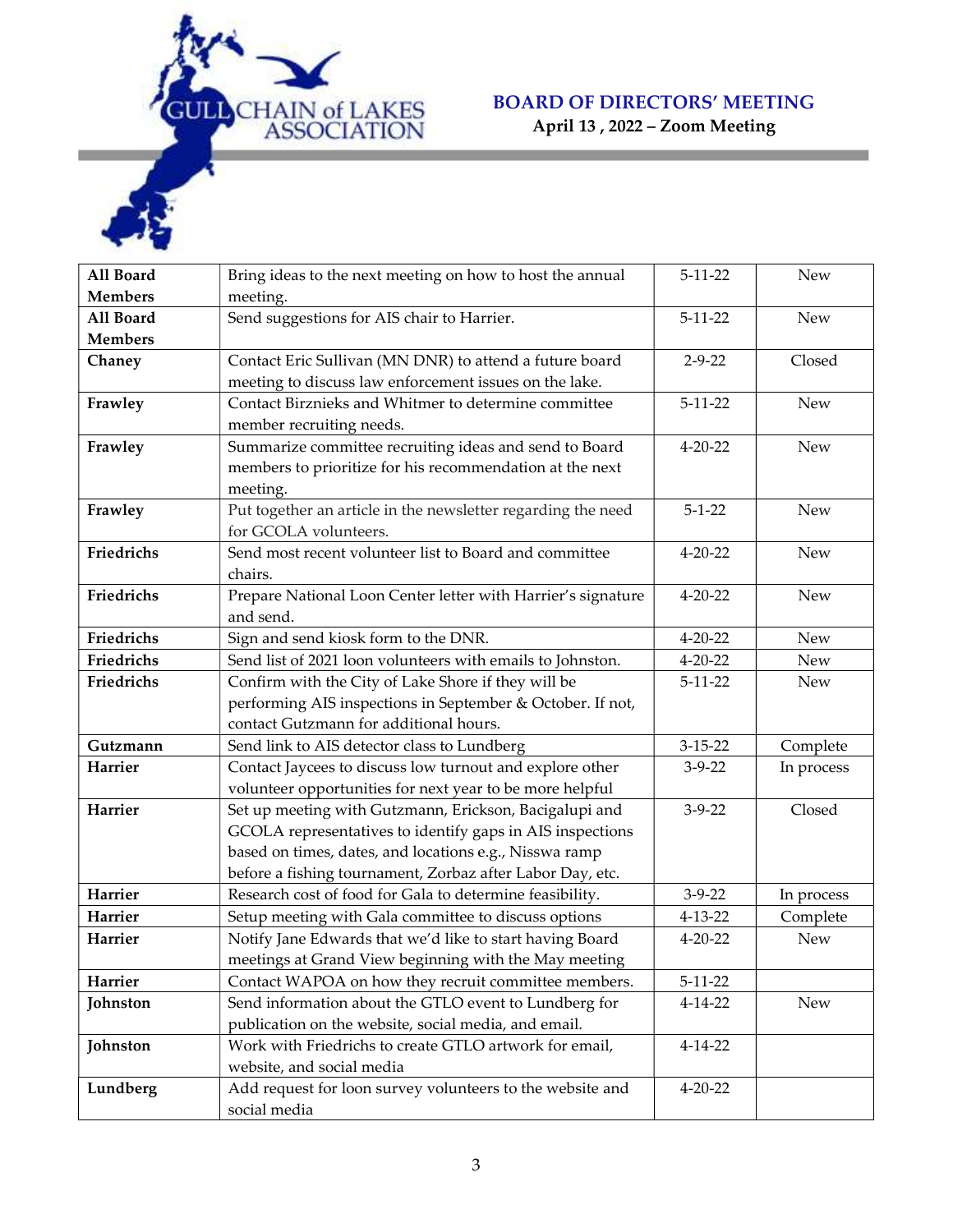

April 13 , 2022 – Zoom Meeting



| Mever | Send map with list of adopted buoys to Boesen and Nelson | $4 - 20 - 22$ | <b>New</b> |
|-------|----------------------------------------------------------|---------------|------------|
|       | at Your Boat Club.                                       |               |            |
| Mever | Set up meeting with Friedrichs to review list of adopted | $5-11-22$     | In process |
|       | buovs.                                                   |               |            |
| Meyer | Talk to Herrig about Fisheries chair accountabilities.   | $5-11-22$     | <b>New</b> |

# FUTURE MEETINGS

 The Board members agreed to host future Board meetings at Grand View while still providing a Zoom option.

# AIS COMMITTEE

 Harrier announced that Quackenbush has resigned. Friedrichs reported that a request for additional AIS inspection hours has been submitted to Crow Wing County and that she's working with the City of Lake Shore and Cass County to arrange for additional hours at the Gull Lake Narrows landing.

#### COMMUNICATIONS COMMITTEE

- Lundberg requested that articles are submitted by May 1. GCOLA will be sending emails on the following dates:
	- o ASAP: GTLO event at Jack Pine
	- o 4-25: Tree Giveaway
	- o TBD: Boat Safety classes
	- o TBD: Membership dues reminder

# ENVIRONMENTAL COMMITTEE

Eliason is lining up volunteers for the end-of-dock water testing this summer.

# FINANCE & AUDIT COMMITTEE

• No report

#### FISHERIES COMMITTEE

Herrig announced the Minnesota Fishing Opener is May 14.

# GALA COMMITTEE

 Harrier said a group of volunteers is working on recommendations to be reviewed by the committee at an upcoming meeting on April 21.

# GOVERNMENT RELATIONS COMMITTEE

 Frawley sent 27 letters to local and state legislators outlining the legislative priorities for GCOLA. Due to re-districting, many of the legislators and committee chairs will be changing so the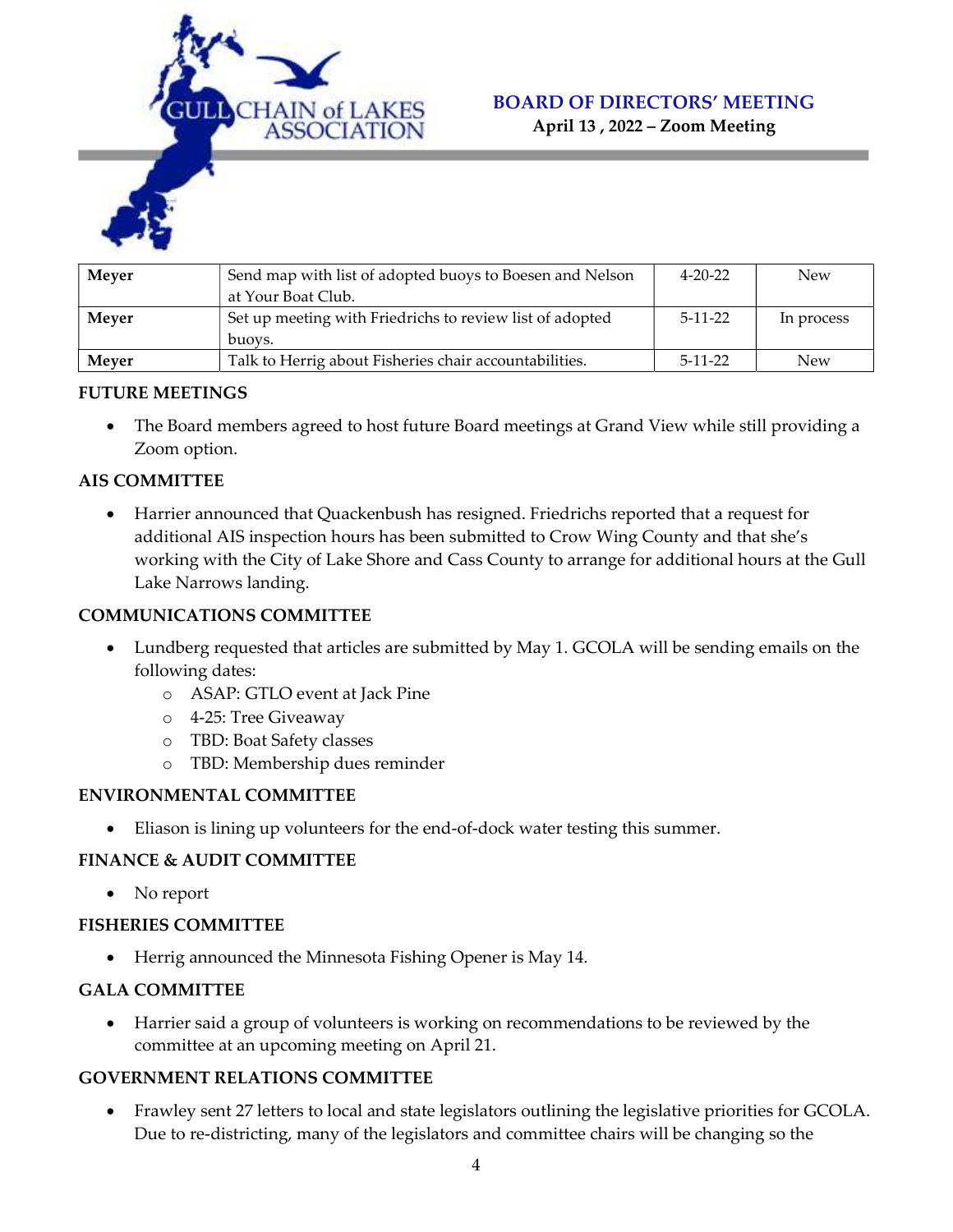

April 13 , 2022 – Zoom Meeting

Government Relations committee will need to establish new relationships after the November elections.

# LAKE STEWARD COMMITTEE

• No report

# LOON PRESERVATION COMMITTEE

- Johnston announced the GTLO event at Jack Pine will be from 5-7 p.m. and if an angler brings in 4 oz of lead tackle they will receive a free beer.
- Motion by Eliason and second by Friedrichs to approve the Volunteer Work Agreement on DNR Parks & Trails Facilities for a kiosk at the Gull Lake Narrows boat landing. Motion approved. Gutzmann noted that if AIS information is included in the kiosk then it may be eligible for 50% reimbursement by Cass County.
- Motion by Eliason and second by Friedrichs to approve the letter to Senators supporting funding for the National Loon Center. Motion approved.
- The loon survey dates will be:
	- o Nest: 5-23 to 6-5
	- o Adult/chick: 7-12 with 7-13 as rain day
	- o Juvenile: 8-27 with 8-28 as rain day

# MEMBERSHIP COMMITTEE

 Allene is working on an article for the newsletter. Friedrichs reported that total paid memberships of 780 in mid-April is more in line with paid memberships in 2021.

# NOMINATIONS COMMITTEE

 Frawley requested input from Committee chairs on their need for volunteers and facilitated a discussion on recruiting ideas.

| Committee                   | <b>Members</b>               |
|-----------------------------|------------------------------|
| <b>AIS</b>                  | 1 - member                   |
|                             | 1 - chair                    |
| Communications              | 1 - media relations          |
| Environmental               | <b>TBD</b>                   |
| Executive                   | # TBD - Board members        |
| Finance & Audit             | TBD                          |
| <b>Fisheries</b>            | 1 - chair                    |
| <b>Government Relations</b> | None                         |
| Lake Steward                | TBD                          |
| Loon Preservation           | 3 – committee members        |
| Membership                  | TBD                          |
| Recreation & Safety         | 1 - adopt-a-buoy coordinator |